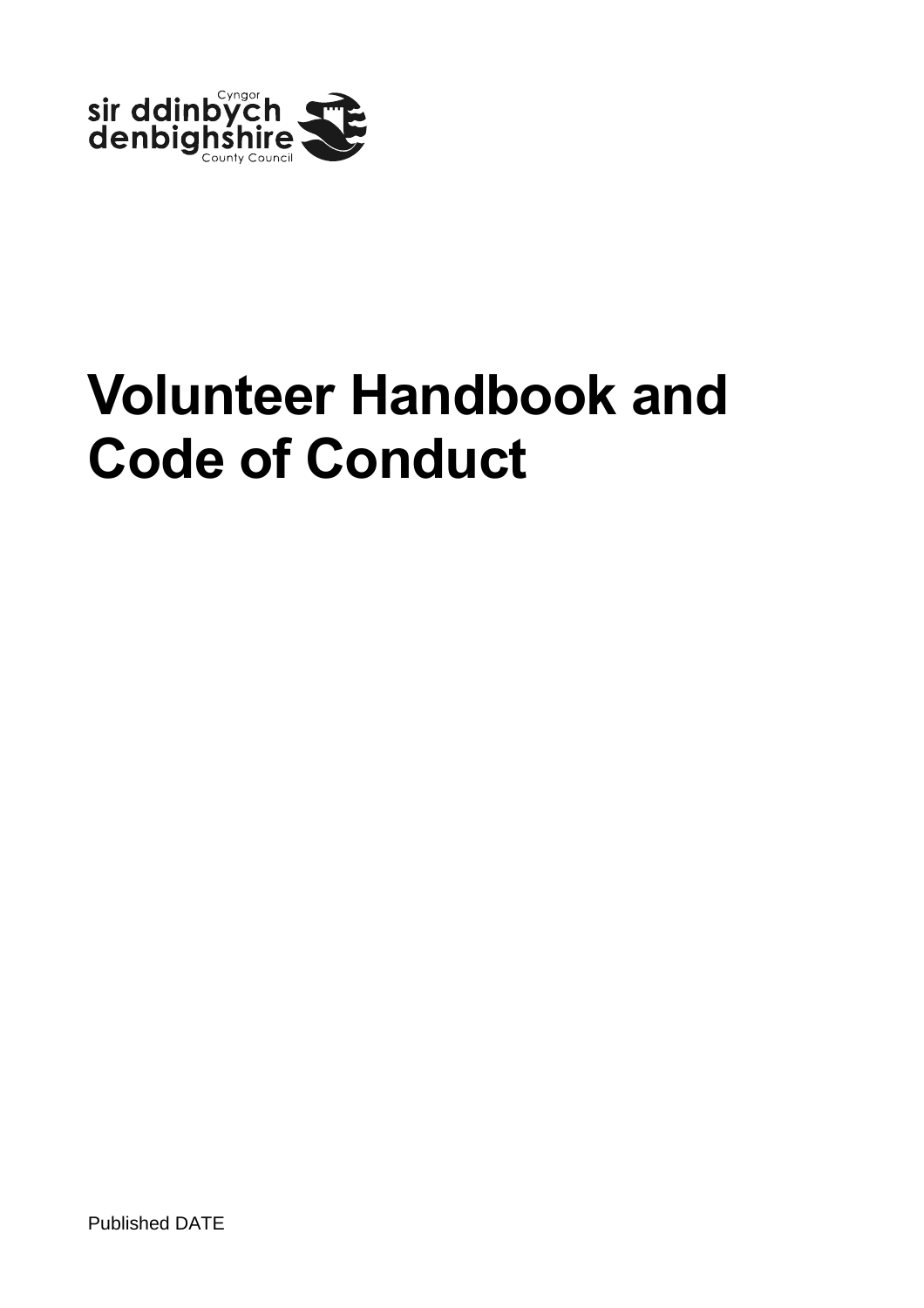# **Contents**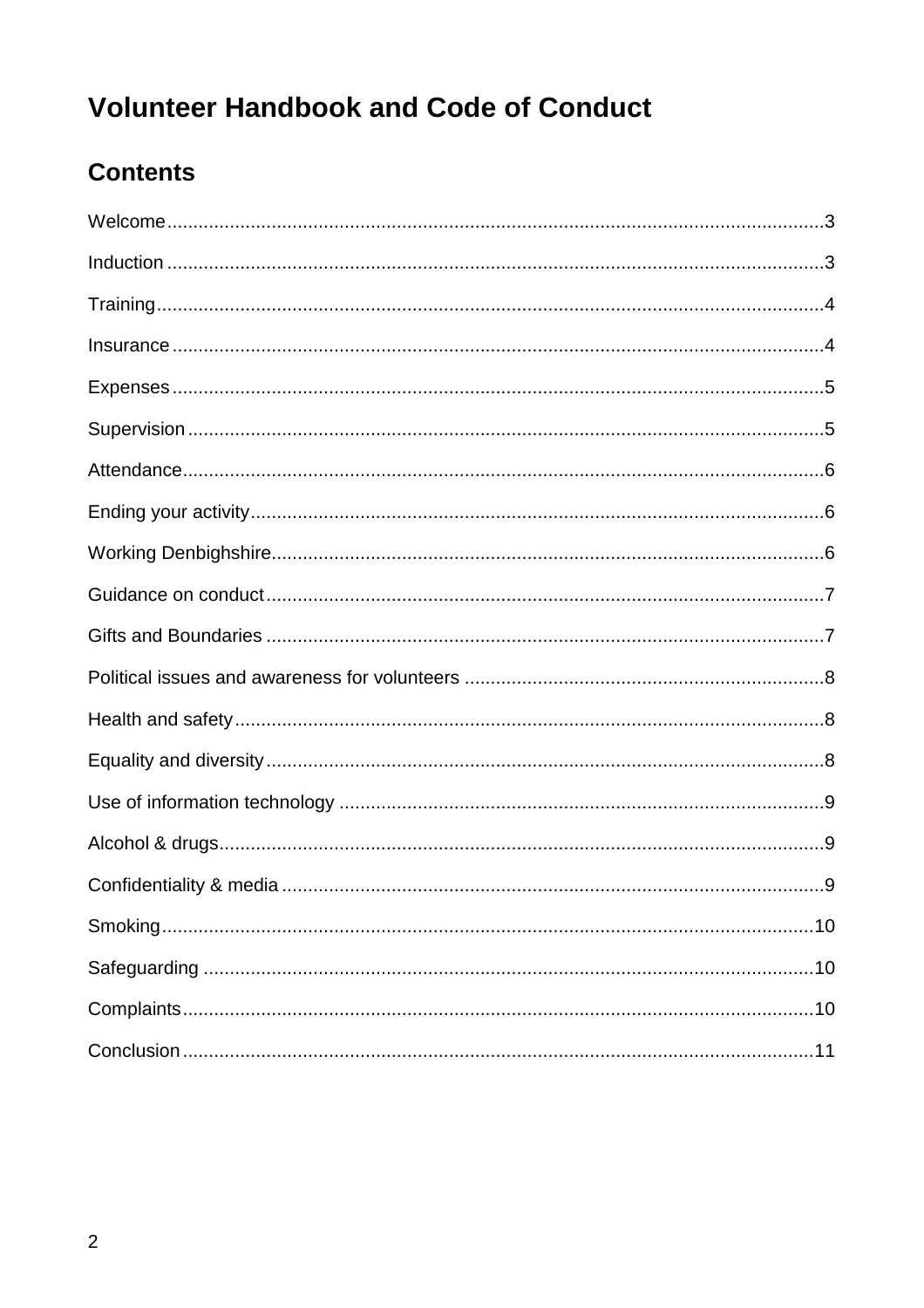## <span id="page-2-0"></span>**Welcome**

Welcome to Denbighshire County Council, we greatly appreciate your assistance in volunteering with us.

Please note that this guidance should not be seen as legally binding, nor is it intended to create a contractual relationship with our volunteers.

When you start with Denbighshire County Council, you'll be given a named point of contact (your Volunteer Supervisor), so if you need to know anything that isn't covered in this guide, please do not hesitate to ask them.

## <span id="page-2-1"></span>**Induction**

There are a few things that need to be carried out before you can start your activity with us.

If your activity requires a Disclosure and Barring Service (DBS) check you will need to complete the relevant paperwork and receive clearance before you can commence your activity. Your Volunteer Supervisor will make it clear if you require DBS clearance for your activity. This clearance is usually only required in certain circumstances and with particular groups (such as frequent contact with children or vulnerable adults).

We will need to confirm your identity and your Right to Work in the UK; this is regardless of whether or not you are undergoing a DBS check. You should show your Volunteer Supervisor an original document, such as a passport.

For some roles, we may need to request a reference. Your Volunteer Supervisor will let you know if this is needed. You may be asked to provide details of one referee or two referees. Where a DBS check is needed, we will ask for two referees. This is usually a previous employer or voluntary body, but it can be anybody in a position of trust such as a school teacher or professional.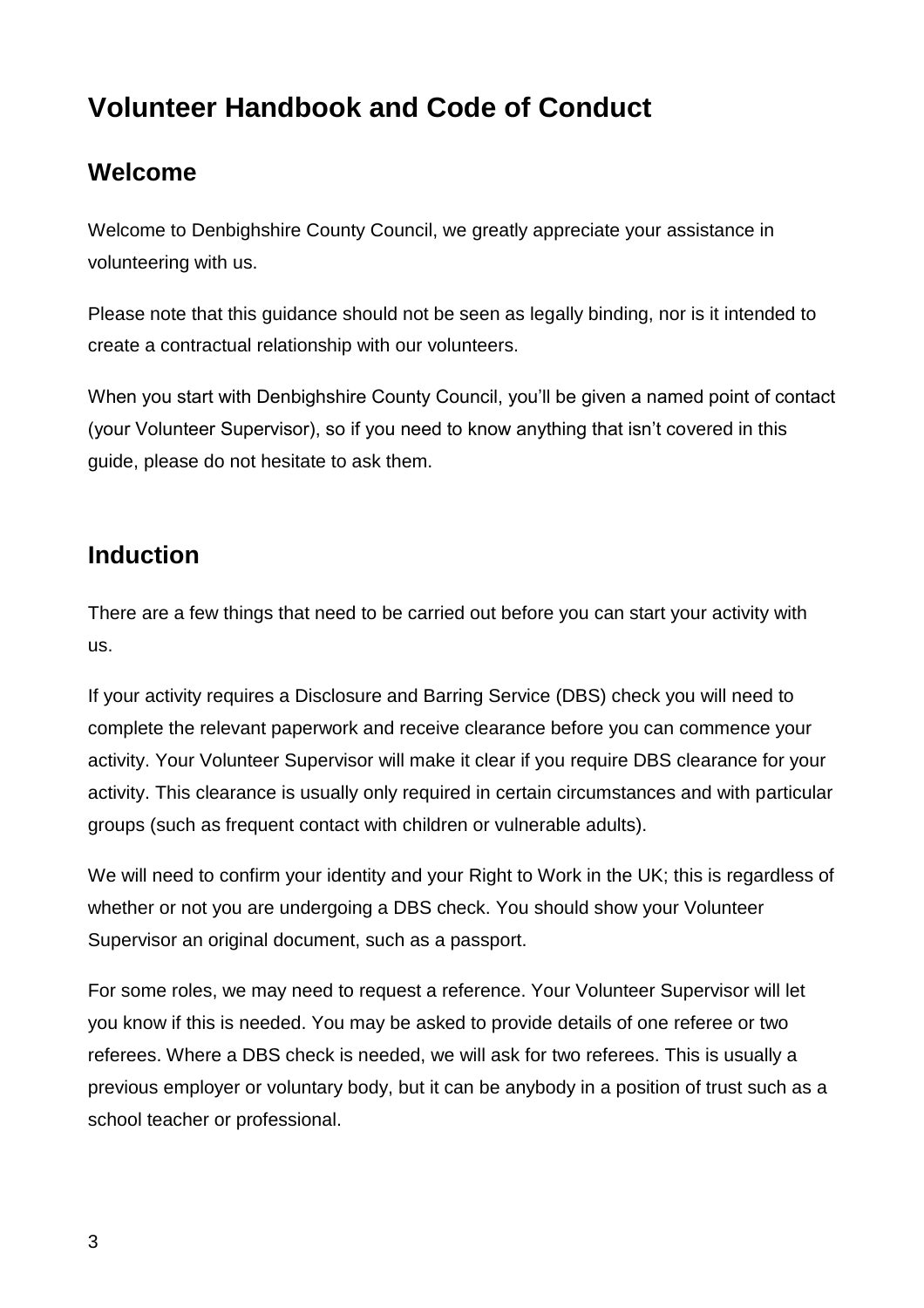Your Volunteer Supervisor will then carry out an induction with you. This will ensure you're aware of site specific issues such as health and safety, where the toilets are, and where you can get a cup of tea! You will also be supported to complete any required training.

## <span id="page-3-0"></span>**Training**

Where there is a need for training to enable you to carry out your activity, we will endeavour to provide this. We are only able to offer training directly relevant to your volunteering role and not as a reward or reimbursement for your activity. All our training is given freely and there is no requirement for you to stay with us for a specific length of time after receiving this training, although we hope you will stay with us for as long as you are able. If you believe you have specific training need, please speak to your Volunteer Supervisor.

All volunteers are able to access the online e-learning modules we have available for staff. These are not mandatory for your role, but if you would like to access these, please contact Human Resources on 01824 706200 or hrdirect@denbighshire.gov.uk for a login account to be created for you.

#### <span id="page-3-1"></span>**Insurance**

You will be covered under the Council's insurance policies as you are carrying out work for and under the guidance of the Council.

If driving is a part of the role or if motoring expenses are to be claimed, your Volunteer Supervisor will ask to check your driving documents prior to the task commencing. This could include:

- Valid MOT certificate
- Current insurance. Volunteers should inform their insurance company that they will be driving in a voluntary role. Some insurers may see this as 'Business' and require a change in premium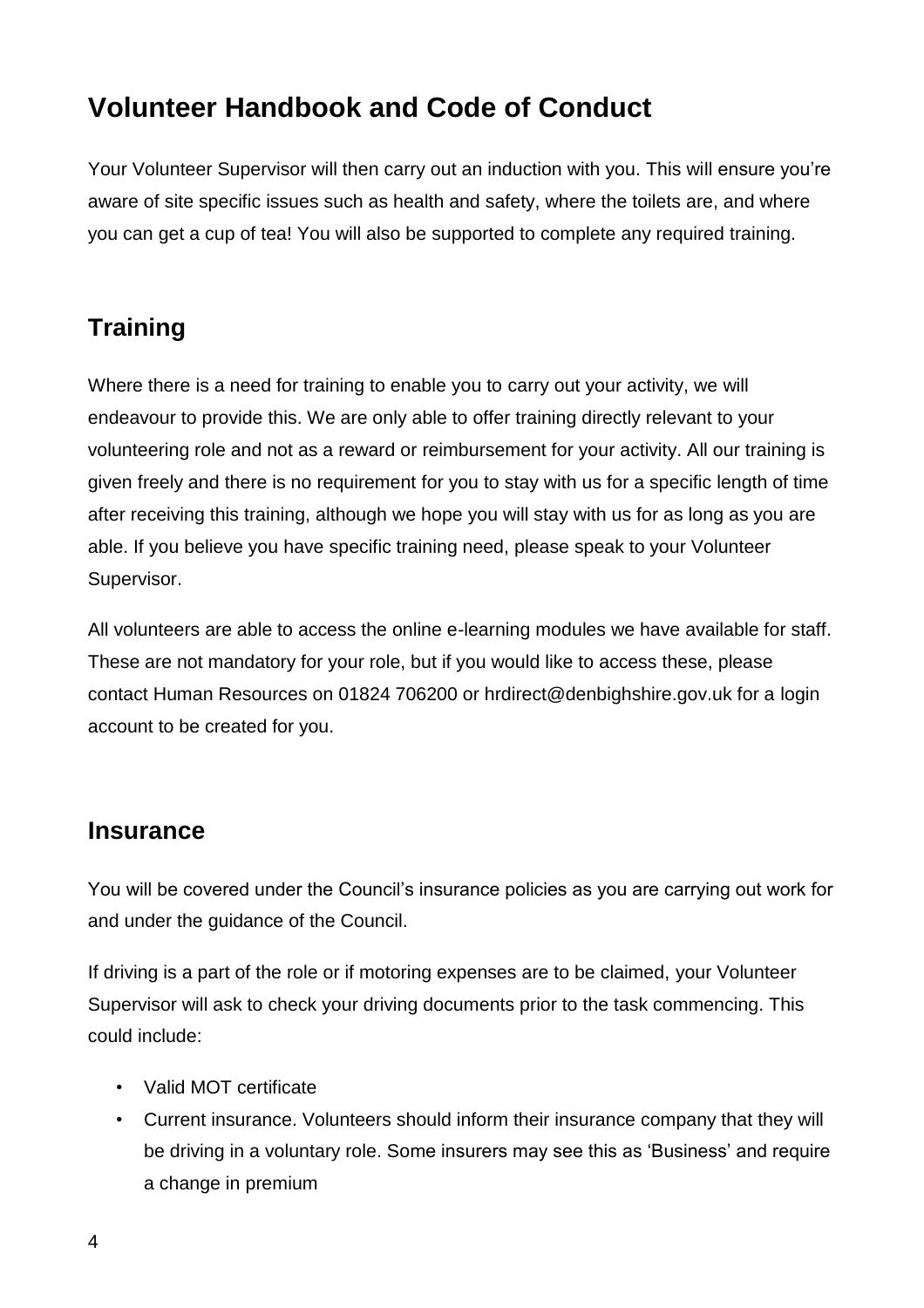• Evidence of current Road Tax

#### <span id="page-4-0"></span>**Expenses**

As a volunteer, you will not receive any remuneration for the activity you carry out. However, you should not be 'out of pocket' for carrying out activities for the Council. The Council will pay reasonable out of pocket expenses for anybody who chooses to volunteer with us. Your Volunteer Supervisor will provide you with details on what you are eligible to claim for, and will provide a claim form in this instance, which you should complete and send back to your Volunteer Supervisor along with your bank details so that the Council can make BACS payments. If you also require a remittance advice then please also provide an email address so that an email with a copy of the remittance advice can be sent.

## <span id="page-4-1"></span>**Supervision**

You will always have a named 'Volunteer Supervisor' who will be your first point of contact whilst carrying out your activity. Your Supervisor will oversee any activity you carry out, as well as being on hand to deal with any queries or issues you may encounter during your time with us.

Your Volunteer Supervisor will arrange regular 'one-to-one' sessions with you. This is an informal opportunity to discuss your activity, pick up any latest news and make any suggestions and provide feedback.

You can refuse demands made of you if you consider them unrealistic, beyond the scope of your role or if you feel you do not have the appropriate skills to carry them out.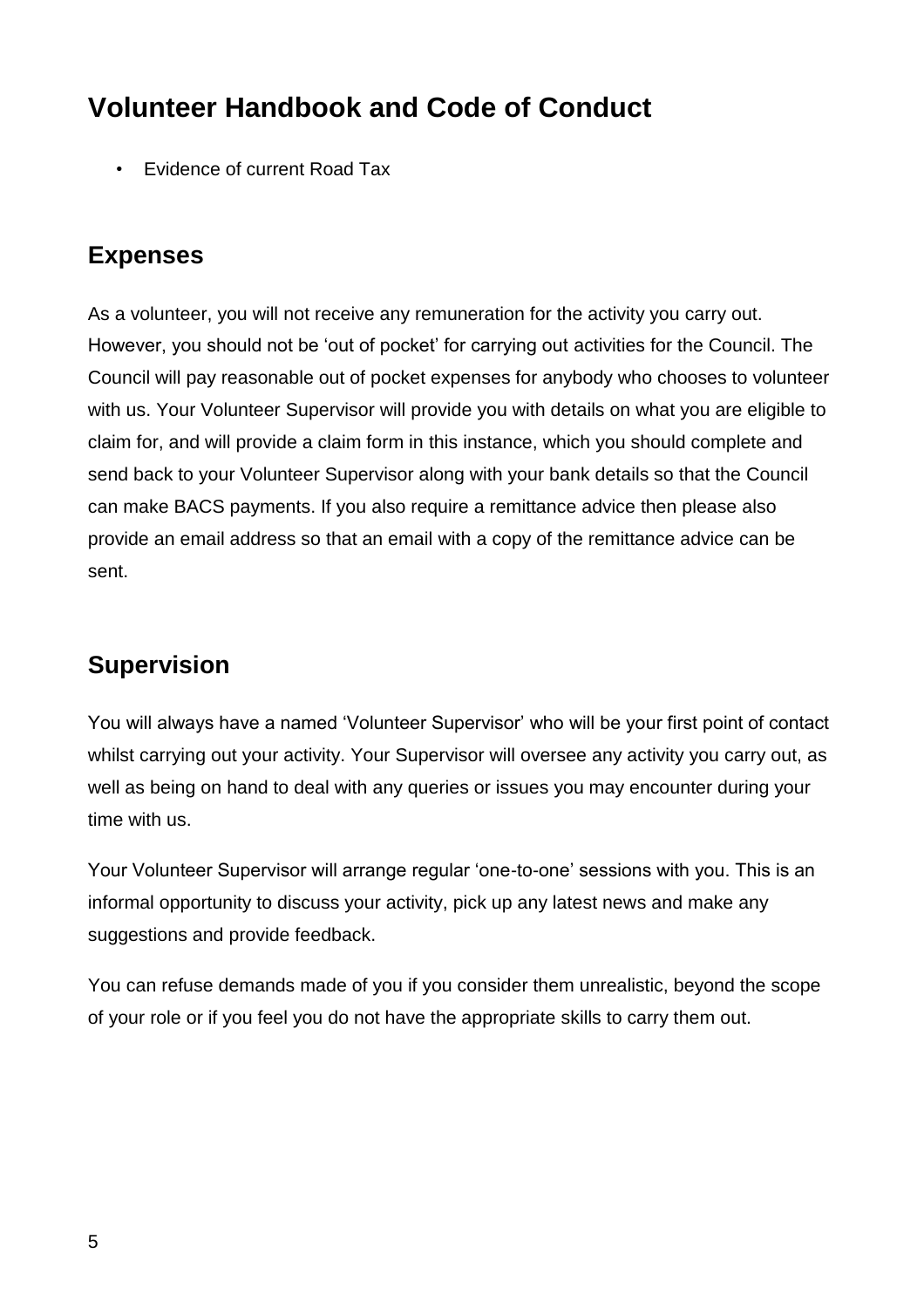## <span id="page-5-0"></span>**Attendance**

As a volunteer, there is no obligation to attend your activity. However, your activity is very important to us and to our residents/citizens and we will discuss with you at Induction the amount of time you are able to provide us with on a regular basis. If you are unable to attend for any reason, please try to let your Volunteer Supervisor know as soon as possible.

## <span id="page-5-1"></span>**Ending your activity**

If you wish to end your volunteering activity with us, you can do so at any time. However, we would ask that you let us know as soon as possible of your intention to leave. This will make it easier for us to recruit a new volunteer if required.

Your volunteering activity may be considered as a time-limited project. In other words, it will be made clear if we expect your activity to finish by a particular date. If this is the case, you will be alerted to this by your Volunteer Supervisor during your Induction.

When you finish your activity with us, you will be asked to return any items or equipment we have given you to carry out the activity, and we request that you do this as soon as possible.

Volunteers who are leaving Denbighshire County Council will be sent a link for feedback on the volunteering experience. This will be a short, confidential online survey that can be done on a smart phone. We will also be able to provide a reference if requested by a new employer or voluntary body.

## <span id="page-5-2"></span>**Working Denbighshire**

Some of our volunteers seek this activity in order to develop their employability skills or knowledge in an area they are looking to work in. If you live in the Denbighshire County and are either unemployed, or employed on a low income, you may be able to receive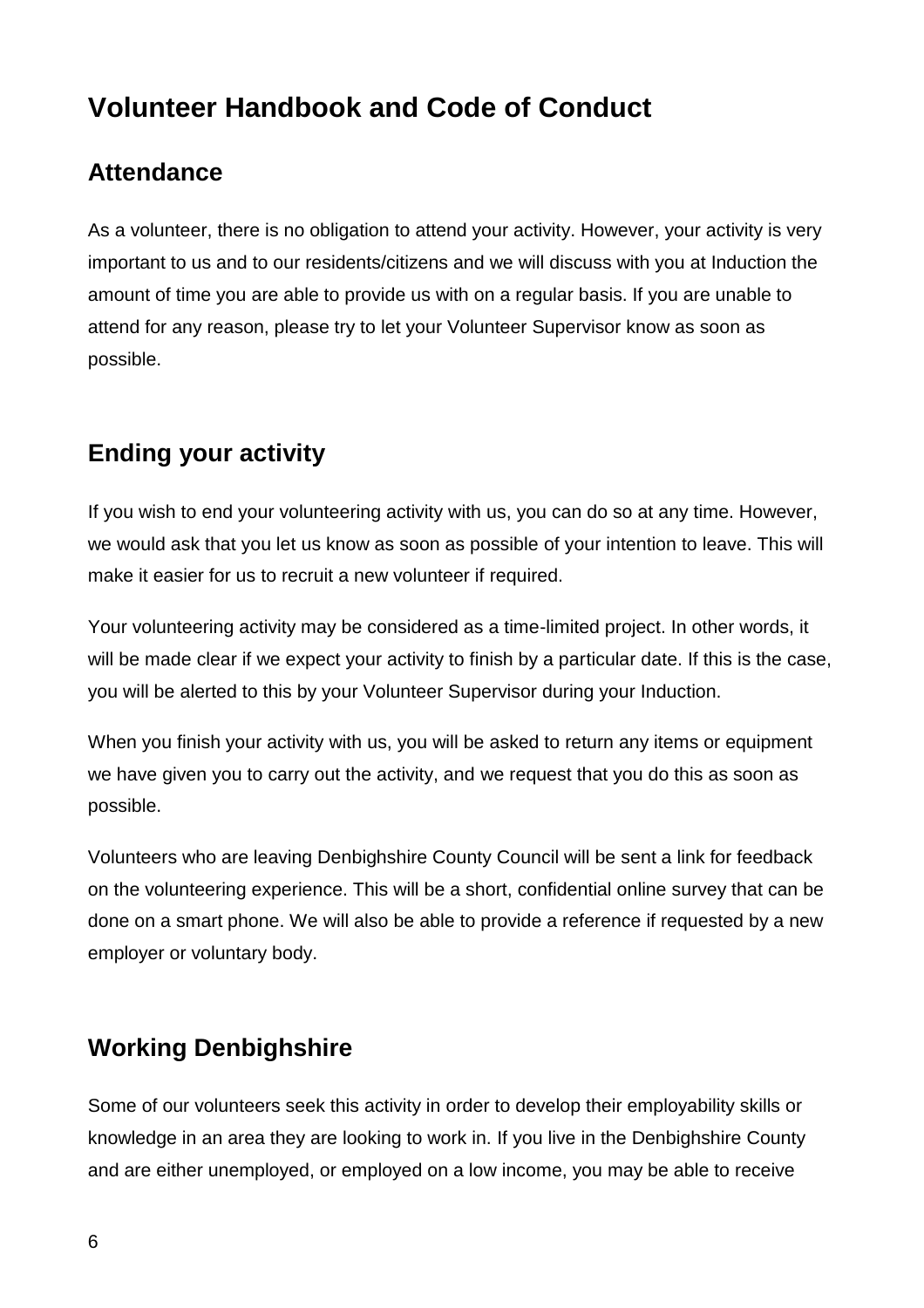support from Working Denbighshire, who may be able to provide training and support with gaining long term employment.

#### <span id="page-6-0"></span>**Guidance on conduct**

When carrying out your activity with us, we would ask you to behave appropriately. The Council has specific policies and procedures relating to paid employees that sets out their expected standard of behaviour and conduct. Although these policies and procedures may not always apply to you, it is important that you are aware of them and in principle act in a similar fashion. Your Volunteer Supervisor will be able to provide more information. The following points highlight some of the key issues relevant to you.

#### <span id="page-6-1"></span>**Gifts and Boundaries**

It is important to maintain boundaries when your volunteering activity brings you into contact with members of the public, residents, customers etc. As you get to know someone, you may start to develop a personal relationship or friendship that continues outside the remit of your volunteering activity. This could potentially place you in a vulnerable position, and so in order to protect yourself, we advise all volunteers to speak to your Volunteer Supervisor about any relationships that are forming where you feel this is outside your remit as a volunteer. We do not wish to prevent a friendship forming, however we do want to ensure you are not placed in a vulnerable situation and so discussing this with your Supervisor will help to ensure you are safe.

As part of maintaining boundaries, we advise that volunteers do not accept any gifts from others, in order to maintain a clear distinction between your volunteering activity, and a friendship.

If you feel uncomfortable at any time in what a customer/resident/member of the public is asking of you, or if you have received an unexpected gift and are unsure of what to do, please discuss this with your Volunteer Supervisor straight away.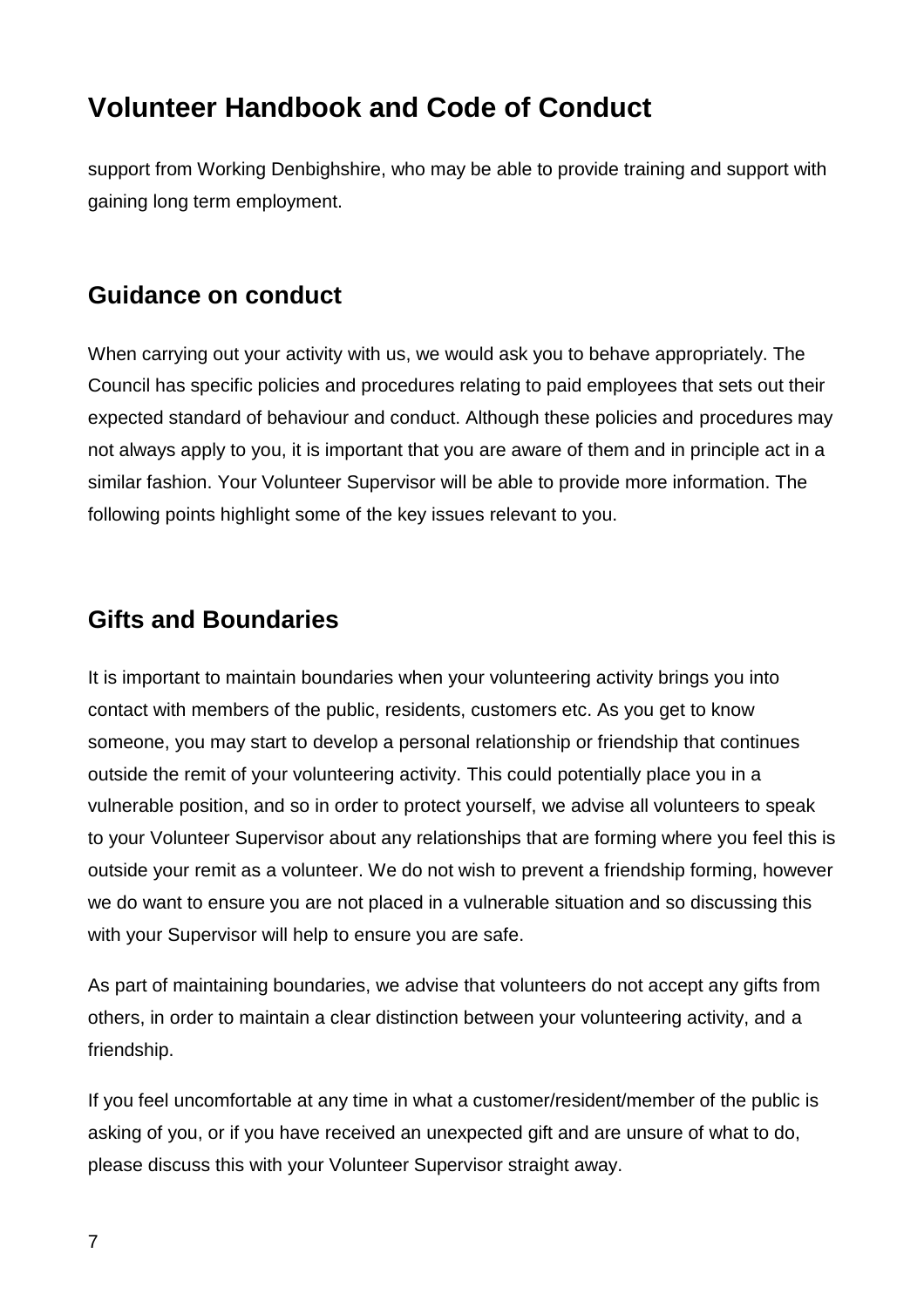#### <span id="page-7-0"></span>**Political issues and awareness for volunteers**

The Council is a political body. We are led by the decisions of our elected councillors, who represent the electoral divisions in which we all live. As a consequence, we must all be seen to be as neutral and non-partisan as we can be during our activities with the Council.

Therefore, you must not use your volunteering activity to further any political aims; to try to influence the Council's decision-making process, particularly in relation to your own activity or role (other than in an official consultation process); or use your position to influence elected members.

The reputation of the Council is also important to maintain. We must be as transparent as we can be, therefore please do not accept gifts from members of the public for your activities.

#### <span id="page-7-1"></span>**Health and safety**

Please remember that your safety is our number one priority, and our employees take their duty of care towards you seriously and act to ensure you are not in a position of danger. Your Supervisor will provide you with a Health and Safety briefing as well as any required PPE prior to undertaking any activities.

Please be sure to dress appropriately for your activity, this includes the use of any protective equipment (PPE) you may have been issued with.

## <span id="page-7-2"></span>**Equality and diversity**

Denbighshire County Council welcomes people from all sections of the community regardless of race, gender, disability, age, nationality, sexual orientation or religious belief. Please be respectful to all our service users, employees, and other volunteers. There is an expectation that all our volunteers will adhere to the Council's equality practices, ensuring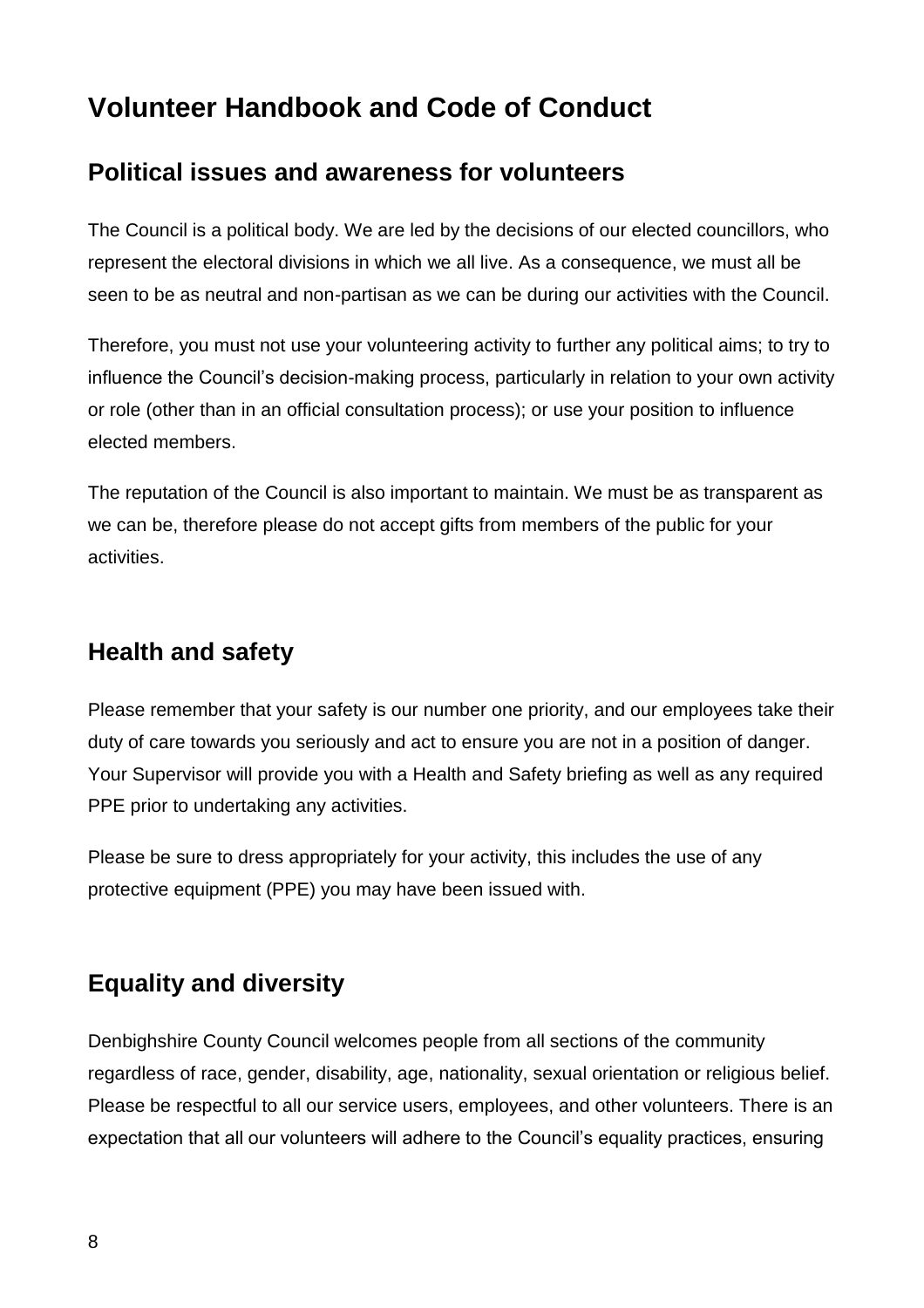that their own conduct when carrying out volunteering tasks does not discriminate against others or breach equality legislation.

#### <span id="page-8-0"></span>**Use of information technology**

The majority of volunteers will not require access to any of the Council's computer systems. However, if IT access is required as a part of your role, this will be made clear during your induction. You are more than welcome to make use of the public IT facilities in our libraries and other areas.

## <span id="page-8-1"></span>**Alcohol & drugs**

Denbighshire County Council has a zero tolerance approach to drugs and alcohol. Our Alcohol and Substance Misuse policy is applicable to you as a volunteer. As an overview, this prohibits consuming alcohol during volunteering activities, as well as directly before you are due to start. You must not be under the influence of alcohol whilst undertaking activities. All our HR and staffing policies can be found on the website.

## <span id="page-8-2"></span>**Confidentiality & media**

During the course of your activity you may become aware of confidential matters relating to employees, other volunteers or members of the public. We ask that you respect the confidentiality of all information and do not disclose this information to third parties. This also includes sharing confidential information on personal social media accounts, please be mindful to protect the information of others, and do not disclose any confidential information relating to either the council, other staff/volunteers, or members of the public.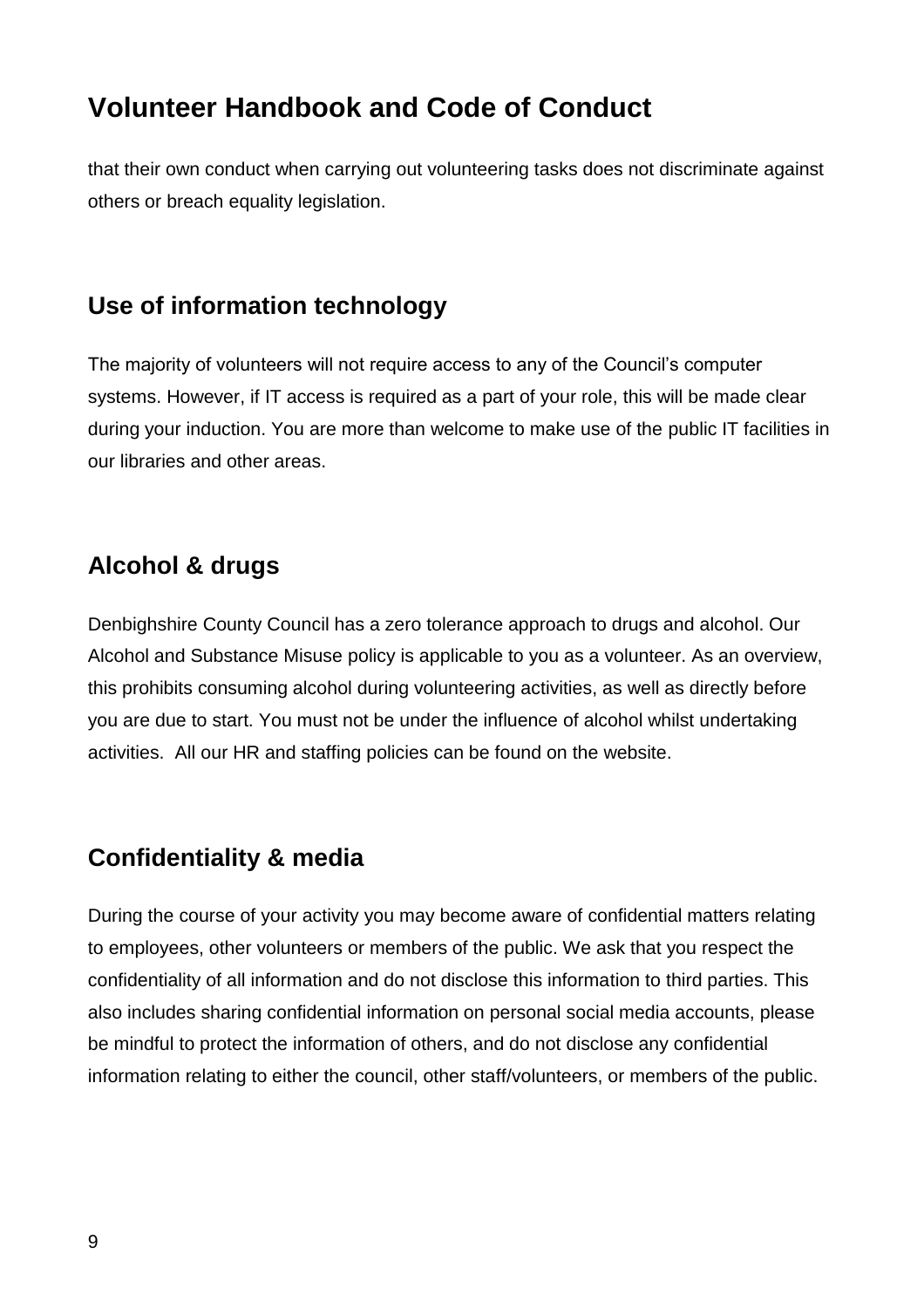## <span id="page-9-0"></span>**Smoking**

Smoking is prohibited in all our buildings and vehicles, as well as during the undertaking of duties/activities. Please do not smoke (including the use of e-cigarettes and 'vaping') whilst you are undertaking your volunteering activity, and whilst on Denbighshire premises.

## <span id="page-9-1"></span>**Safeguarding**

We have a duty to protect the most vulnerable in our community and to ensure the safety and wellbeing of all who use our services. If, in the course of your activity, you become concerned about the wellbeing of any service user, you should alert your Volunteer Supervisor or another employee immediately.

All employees within the Council are trained to deal with these situations and will be able to help. Please do not try and resolve any situation yourself as, even with the best of intentions, you may make yourself vulnerable to allegations of impropriety.

Some of our volunteers who come into regular contact with vulnerable service users (such as children and vulnerable adults) will be asked to undertake a DBS check. If your activity requires a DBS check, you will be informed by your Volunteer Supervisor at the earliest opportunity.

For roles requiring a DBS check, we will not be able to start your volunteering activity until this certificate is received.

## <span id="page-9-2"></span>**Complaints**

Complaints by and regarding volunteers are very rare. However, from time to time problems can occur and it is only wise that we have a system on how to deal with them. It is in all of our interests to resolve complaints as quickly and fairly as possible.